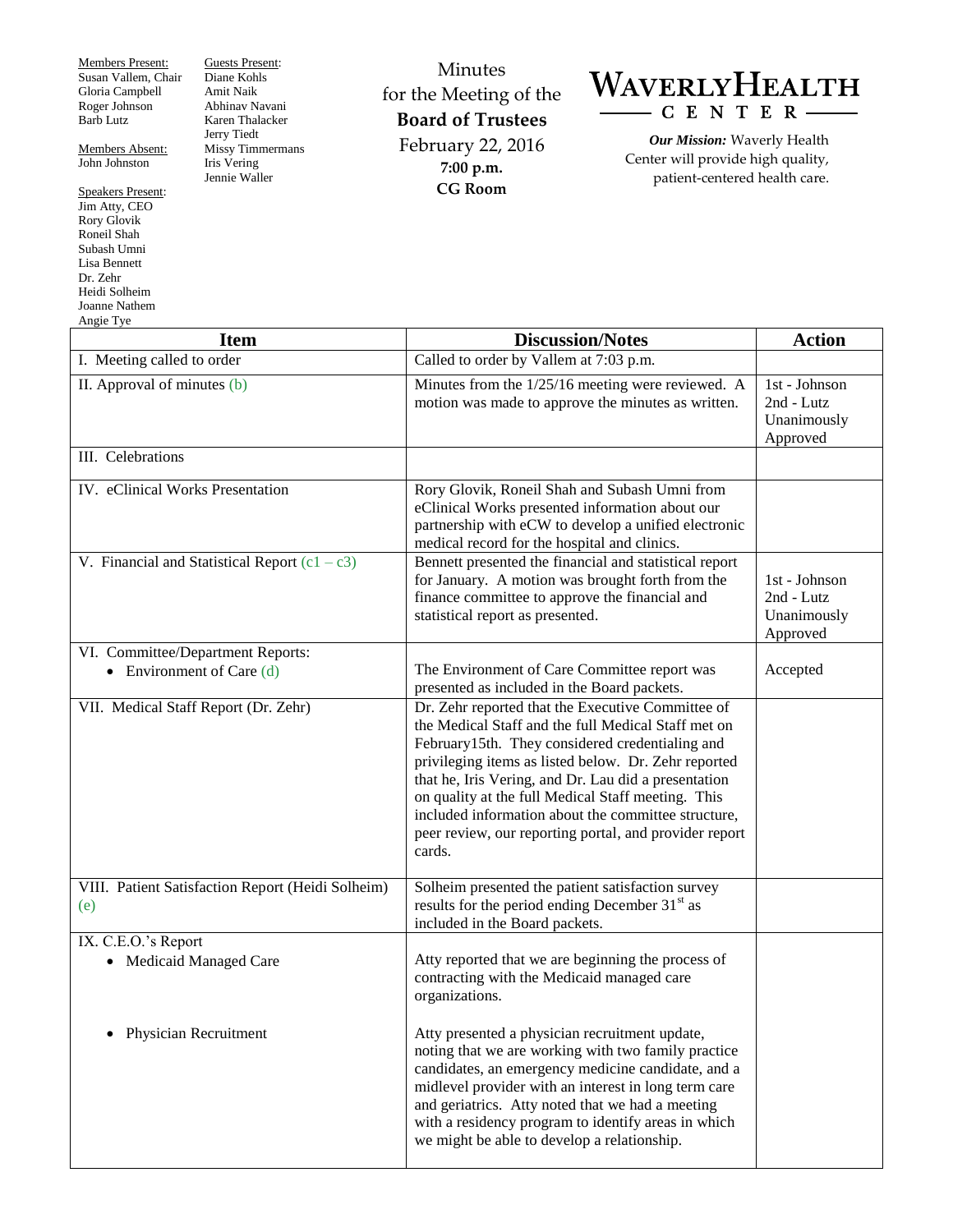| • Hospitalist Update                                                                                                                                                                                                                                                                                                                                                                                                                                                                                                                                                                                        | Atty presented a hospitalist program update, noting<br>that our local providers continued to assist with<br>staffing in February, but coverage should be more<br>stable moving forward. He noted that we will<br>receive a payment from Wapiti for damages related<br>to not being able to fill shifts as contracted.                                        |                                                            |
|-------------------------------------------------------------------------------------------------------------------------------------------------------------------------------------------------------------------------------------------------------------------------------------------------------------------------------------------------------------------------------------------------------------------------------------------------------------------------------------------------------------------------------------------------------------------------------------------------------------|--------------------------------------------------------------------------------------------------------------------------------------------------------------------------------------------------------------------------------------------------------------------------------------------------------------------------------------------------------------|------------------------------------------------------------|
| Strategic Plan Update                                                                                                                                                                                                                                                                                                                                                                                                                                                                                                                                                                                       | Atty presented an update on strategic plan progress.<br>Discussion was held on the progress. The Board<br>requested access to the tracking document.                                                                                                                                                                                                         |                                                            |
| X. Old Business                                                                                                                                                                                                                                                                                                                                                                                                                                                                                                                                                                                             |                                                                                                                                                                                                                                                                                                                                                              |                                                            |
| XI. New Business<br>• Schumacher Elevator Service Agreement<br>$(f1-2)$                                                                                                                                                                                                                                                                                                                                                                                                                                                                                                                                     | Bennett presented agreements with Schumacher<br>Elevator Company for preventive maintenance of the<br>elevators. The agreements are for an initial term of<br>five years, and then renewable annually. A motion<br>was made to approve the agreements as presented.                                                                                          | 1st - Campbell<br>2nd - Johnson<br>Unanimously<br>Approved |
| Macro Helix Software Agreement (f3)<br>$\bullet$                                                                                                                                                                                                                                                                                                                                                                                                                                                                                                                                                            | Bennett presented an agreement with Macro Helix<br>Software for implementation and ongoing use of the<br>340B Architect software. A motion was made to<br>approve the four year agreement as presented.                                                                                                                                                      | 1st - Johnson<br>2nd - Lutz<br>Unanimously<br>Approved     |
| Craneware Agreement (f4)                                                                                                                                                                                                                                                                                                                                                                                                                                                                                                                                                                                    | Bennett presented a license and service agreement<br>with Craneware, Inc. Bennett noted that some of our<br>Small Rural Hospital Improvement (SHIP) grant<br>funds will be used for this. A motion was made to<br>approve the seven year agreement as presented.                                                                                             | 1st - Campbell<br>2nd - Lutz<br>Unanimously<br>Approved    |
| HR Applicant Tracking/Recruitment<br>Agreement (f5)                                                                                                                                                                                                                                                                                                                                                                                                                                                                                                                                                         | Tye presented a subscription agreement with<br>HealthcareSource HR, Inc for a web-based applicant<br>tracking and recruiting system. A motion was made<br>to approve the three year agreement as presented.                                                                                                                                                  | 1st - Johnson<br>2nd - Lutz<br>Unanimously<br>Approved     |
| Nursing Annual Report (g)<br>$\bullet$                                                                                                                                                                                                                                                                                                                                                                                                                                                                                                                                                                      | Nathem presented the Nursing Annual Report. A<br>motion was made to accept the report as presented.                                                                                                                                                                                                                                                          | 1st - Campbell<br>2nd - Lutz<br>Unanimously<br>Approved    |
| Privilege Requests:<br>$\bullet$<br>· Joshua Zawacki, DO - Consulting, RCI,<br>Radiology<br>· Clay Hallberg, DO - Courtesy, EPA,<br><b>Emergency Medicine</b><br>Ryan Luong, MD - Active, Wapiti<br>Medical Group, Hospitalist - Family<br>Practice/Emergency Medicine<br>Tu Anh Luong, MD - Active, Wapiti<br>Medical Group, Hospitalist - Family<br>Practice/Emergency Medicine<br>· James Vodvarka, DO - Active, Wapiti<br>Medical Group, Hospitalist - Family<br>Practice/Emergency Medicine<br>· Mary Wendt, MD - Active, Wapiti<br>Medical Group, Hospitalist - Family<br>Practice/Emergency Medicine | Privileging items were presented as individually<br>listed at left. All files have been reviewed by the<br>Executive Committee of the Medical Staff. The<br>Executive Committee recommends approval. A<br>motion was made to approve all privileging items as<br>individually considered and recommended by the<br>Executive Committee of the Medical Staff. | 1st - Lutz<br>2nd - Campbell<br>Unanimously<br>Approved    |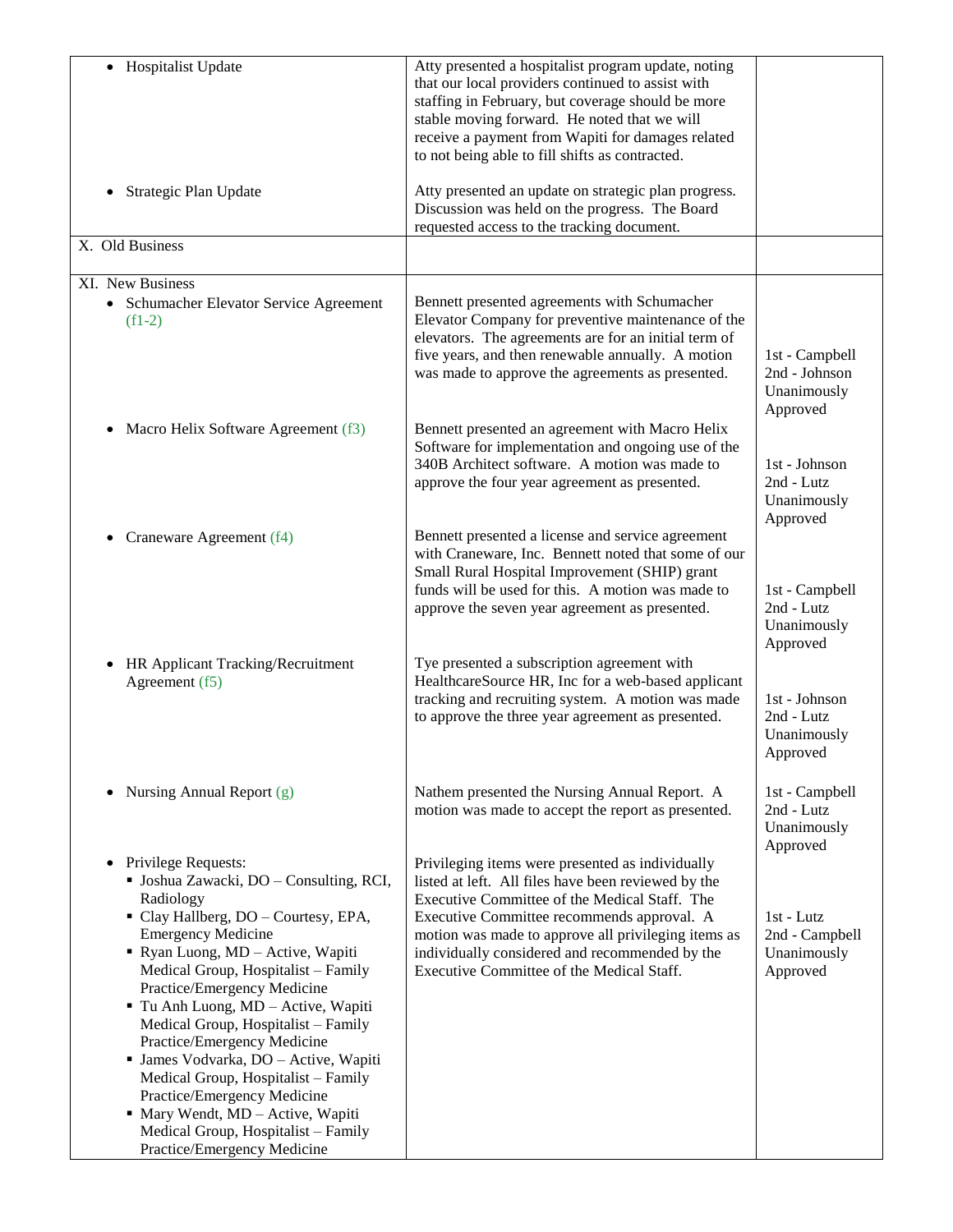| • Privilege Update:<br>· Erin Flores, ARNP - Active, WHC,<br><b>General Surgery</b><br>• Shannon Hull, PA-C - Active, WHC,<br><b>Family Practice</b><br>• Lara Kyhl, ARNP - Active, WHC,<br><b>Emergency Medicine</b><br>· Megan McMillin, PA-C - Active, WHC,<br><b>Family Practice</b><br>Margo Soppe, PA-C - Active, WHC,<br><b>Emergency Medicine</b><br>· Janel Thompson, ARNP - Active, WHC,<br><b>Family Practice</b><br>Kerri VanEe, ARNP - Active, WHC,<br>Orthopedics<br>Provisional Appointment to Medical Staff: |                                                                                                                                                                                                                                                                                                                             |                                              |
|------------------------------------------------------------------------------------------------------------------------------------------------------------------------------------------------------------------------------------------------------------------------------------------------------------------------------------------------------------------------------------------------------------------------------------------------------------------------------------------------------------------------------|-----------------------------------------------------------------------------------------------------------------------------------------------------------------------------------------------------------------------------------------------------------------------------------------------------------------------------|----------------------------------------------|
| - Raminder "Joe" Ahluwalia, MD -<br>Courtesy (Locums), EPA, Emergency<br>Medicine<br>• Orietta Girard, MD - Courtesy<br>(Locums), EPA, Emergency Medicine                                                                                                                                                                                                                                                                                                                                                                    |                                                                                                                                                                                                                                                                                                                             |                                              |
| Reappointment to Medical Staff:<br>• Chris Eagan, MD - Courtesy, WFHC,<br>Orthopedic Surgery                                                                                                                                                                                                                                                                                                                                                                                                                                 |                                                                                                                                                                                                                                                                                                                             |                                              |
| Change in Category - Courtesy to<br>Ancillary:<br>· Tabetha Gehrke, ARNP, WHFC,<br>Cardiology                                                                                                                                                                                                                                                                                                                                                                                                                                |                                                                                                                                                                                                                                                                                                                             |                                              |
| Change is Status Provisional to Regular<br>Status:<br>• Sharad Bajaj, MD - Consulting, CVMS,<br>Cardiology<br>· Heidi Harms, ACNP - Active, WHC,<br><b>Emergency Medicine</b><br>Tara Hensley, ARNP - Active, WHC,<br><b>Family Practice</b>                                                                                                                                                                                                                                                                                 |                                                                                                                                                                                                                                                                                                                             |                                              |
| <b>Continuation of Provisional Status:</b><br>$\blacksquare$ Thomas Petrie, DO – Consulting,<br>CVMS, Ophthalmology<br>• Ben Torrez, DO - Courtesy, CVMS,<br>Orthopedics                                                                                                                                                                                                                                                                                                                                                     |                                                                                                                                                                                                                                                                                                                             |                                              |
| Resignations from Medical Staff:<br>Gary Knudson, MD - Courtesy, WFHC,<br>Orthopedic Surgery                                                                                                                                                                                                                                                                                                                                                                                                                                 |                                                                                                                                                                                                                                                                                                                             |                                              |
| New Policies & Procedures: None                                                                                                                                                                                                                                                                                                                                                                                                                                                                                              | There were no new policies & procedures.                                                                                                                                                                                                                                                                                    |                                              |
| Contracted Services Review (h)                                                                                                                                                                                                                                                                                                                                                                                                                                                                                               | Waller presented the list of sources of patient care<br>provided from outside of the health center as<br>included in the Board packets. The sources were<br>reviewed by the Medical Staff and approved by the<br>Executive Committee of the Medical Staff. A<br>motion was made to approve the resolutions as<br>presented. | $1st - Lutz$<br>2nd - Johnson<br>Unanimously |
| Finance Committee (i1)                                                                                                                                                                                                                                                                                                                                                                                                                                                                                                       | Bennett reported that the Finance Committee met                                                                                                                                                                                                                                                                             | Approved                                     |